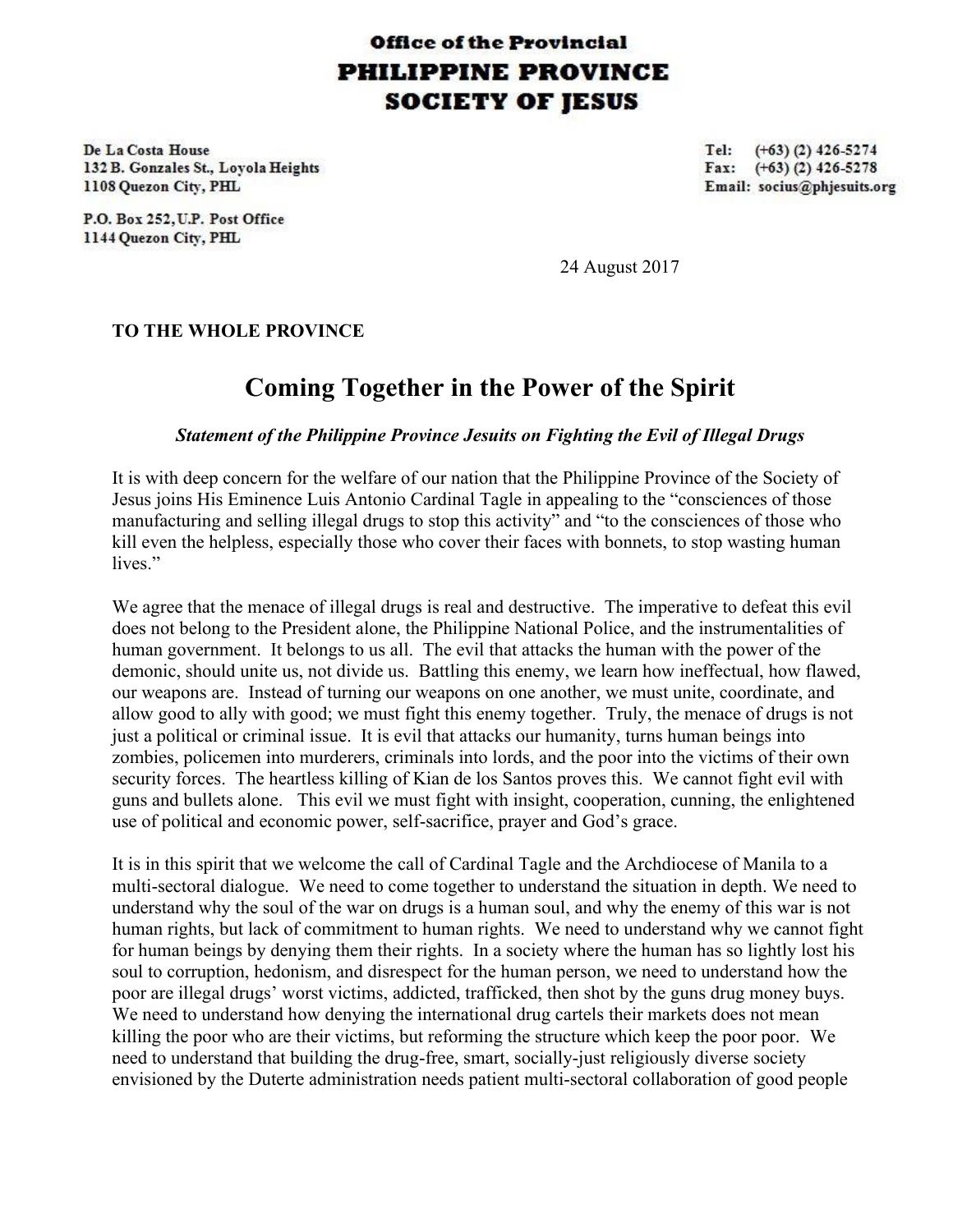collaborating with good people. We cannot build the Philippine nation on the cadavers of the Filipino people.

In this spirit of dialogue, where it is clear that the rule of law and the respect for human rights thwart evil, the recommendations of our Ateneo de Manila Human Rights Center pertinent to extrajudicial killings and *Operation Tokhang Reloaded* might be seriously considered.<sup>1</sup>

Truly, we must conquer evil with good. Though we wish to be in solidarity with all victims of injustice, we must move beyond expressions of outrage to constructive action. Teach the youth, wealthy or poor, in our families, schools and our communities, about the evil of illegal drugs; engage them so they are helped to overcome bad habits and engage in good. Join groups that are involved in rehabilitation; many of these are diocesan or parish based; many of them are Civil Society Organizations. Capacitate ourselves to get involved. Join groups that partner with government to strengthen our security forces' commitment to rights-based policing. Involve ourselves in research that studies the drug trade in the Philippines. Work together with the Church, government and CSOs to truly defeat the drug menace in the Philippines. Use privileged power and information to win this war.

Where the fullness of life that the Lord came to bring us (Jn 10:10) is not to be undermined by the evil of drugs, we must be "as wise as serpents and as gentle as doves." (Mt. 10:16). Some demons can be expelled "only by prayer and fasting" (Mt. 17:21). But prayer and fasting should also lead us to come together in the power of the Spirit to overcome this evil.

**ANTONIO F. MORENO, S.J. Provincial**

- To enact a law clearly defining "extrajudicial killings" in line with internationally recognized standards.
- To conduct an impartial investigation and prosecute all cases of extrajudicial or summary killings. This entails proper documentation of each alleged violation, including the preservation of the evidence gathered.
- To ensure the protection of witnesses to alleged enforced disappearances and extrajudicial killings and their immediate families.
- To ensure that police officers engaged in anti-drug operations are aware that killing perpetrated by them where suspects resist arrest does not enjoy the presumption of regularity, and as such, they must prove the legality of such killings.
- In relation to the implementation of the Double Barrel Project:

o To ensure that it is not contrary to the Philippine Constitution and other relevant domestic and international laws…

<sup>&</sup>lt;sup>1</sup> From: Ateneo Human Rights Center (AHRC), Summary  $\&$  Extrajudicial Killings in the Philippines, 2017